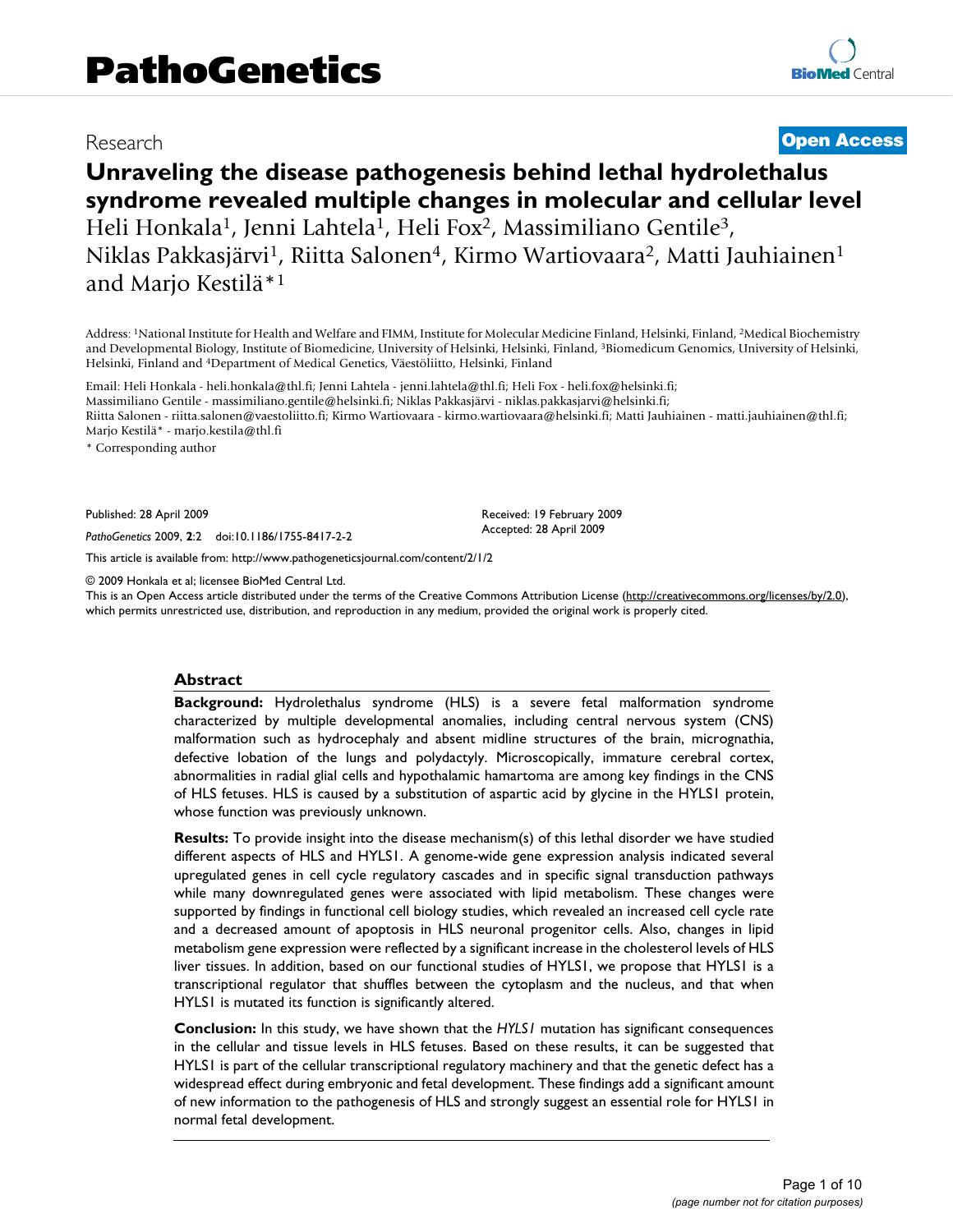# **Background**

Hydrolethalus syndrome (HLS, MIM 236680) is an autosomally recessively inherited developmental malformation syndrome leading to stillbirth or death shortly after birth. HLS is characterized by a severe central nervous system (CNS) malformation with hydrocephaly and absent midline structures of the brain. The main neuropathological findings include a unique open-book appearance of the brain midline, the 'key-hole' defect in the base of the scull, a massive accumulation of cerebrospinal fluid, a dysplastic cortex, agenesis of the hippocampi, hypoplastic cerebellum and brain stem as well as hypothalamic hamartoma. Microscopically, disrupted and abnormal radial glial formation can be seen, as well as a severely disorganized cortex with abundant primitive neuroepithelial rosettes [\[1](#page-8-0)]. Other clinical features include micrognathia, polydactyly of hands and feet, and defective lobation of the lungs. In addition, the amount of amniotic fluid is increased, with case reports of up to eight liters at birth [[2](#page-8-1)[,3\]](#page-8-2). Nowadays, HLS can be effectively detected by ultrasound scan, usually in the end of the first trimester of the pregnancy [\[4\]](#page-8-3). HLS is enriched in the Finnish population with an incidence of at least 1:20,000 [[3](#page-8-2)].

Our earlier studies have revealed a missense mutation in a novel gene *HYLS1* as a causative mutation for HLS [[5](#page-8-4)]. This mutation is an A to G transition leading to a substitution of aspartic acid 211 to glycine (D211G) in the 299 amino acid polypeptide. *HYLS1* consists of six exons with five known splice variants, but only the last exon encodes for the protein. *HYLS1* was seen to have a wide expression pattern when human fetal cDNAs were studied and the same was observed in mouse embryonic *in situ* studies. When the cellular localization of the HYLS1 protein was studied in an overexpression cell model we detected the partially different localization of wild-type (wt) and mutant forms of the protein. While the wt form localizes mainly into the cytoplasm, the mutated form partly accumulates in the nucleus forming dot-like structures [\[5\]](#page-8-4). The function of the HYLS1 protein is not known and it lacks any known functional domains except a low-complexity region. In addition, the protein is not homologous with any known protein family. However, the polypeptide has orthologs among other species with a conserved polypeptide domain where the mutation site is located [\[5\]](#page-8-4).

In this study, we have had an exceptional opportunity to investigate several cell and tissue samples from HLS cases and healthy control fetuses with different methods in order to understand the disease mechanism(s) of this grievous disorder. In addition, we have obtained important novel information about the function of the normal and mutant HYLS1 protein which has a critical role during fetal development.

# **Results**

#### *Disease pathogenesis of HLS*

#### *Microarray analysis*

Owing the dramatic phenotype of HLS fetuses and the lack of exact information on HYLS1 function, we performed genome-wide gene expression analysis of fetal skin fibroblast cell lines (HLS  $N = 3$ , control  $N = 4$ ) to obtain novel data on cellular pathways influencing the HLS pathogenesis. The quality control of the samples showed that the control and HLS samples were distinctly assigned to their own clusters. At the end, we obtained a total of 802 transcripts to evaluate by analysis of variance (ANOVA; *t*-test) statistical testing and as a result, we chose a statistically significant subgroup of these to be analyzed further.

Several pathways were significantly differentially expressed between control and HLS cells (see Figure [1](#page-2-0) and Additional file [1\)](#page-8-5). Difference in the amount of expression varied from -8.02 to +13.79 in the whole data set. After examination of the transcript lists (Webgestalt program), many of the upregulated genes were associated with classification cell cycle regulation, signal transduction and the downregulated genes to the general categories of lipid metabolism and axon guidance (Figure [1](#page-2-0)). The most upregulated genes inside the classification groups included *DUSP6* (dual specificity phosphatase 6, foldchange 7.06), *PDGFA* (platelet-derived growth factor alpha polypeptide, 3.76), *FGF5* (fibroblast growth factor 5, 2.81), *CFLAR* (CASP8- and FADD-like apoptosis regulator, 2.63), *MAP3K5* (mitogen-activated protein kinase kinase kinase 5, 2.92) and *CCND1* (cyclin D1, 2.91). The downregulated genes related to lipid metabolism included *LARGE* (like-glycosyltransferase, fold-change - 3.54), *SCD* (stearoyl-CoA desaturase, -3.50) and *ACAT2* (acetyl-Coenzyme A acetyltransferase 2, -3.02). Also *LDLR* (low-density lipoprotein receptor, -2.83), *DHCR7* (7 dehydrocholesterol reductase, -2.53) and *HMGCS1* (3 hydroxy-3-methylglutaryl-Coenzyme A synthase 1, -2.20) were downregulated in the cells derived from the HLS cases. Downregulated genes related to axon guidance included *SPON2* (spondin 2, -7.15) and *NPR2* (neuropilin 2, -3.19).

#### *Proliferation assay and analysis of apoptosis rate*

Since we observed upregulation of genes involved in cell cycle events in the gene expression analysis, we wanted to further study the cell cycle rate of the HLS cells compared with control cells. The proliferative activity of HLS and control neuronal progenitor cells was detected by measuring the incorporation of BrdU (bromodeoxyuridine) and the proliferating cells were identified by immunocytochemistry. The result of the BrdU assay showed significantly elevated proliferation rate of the neuronal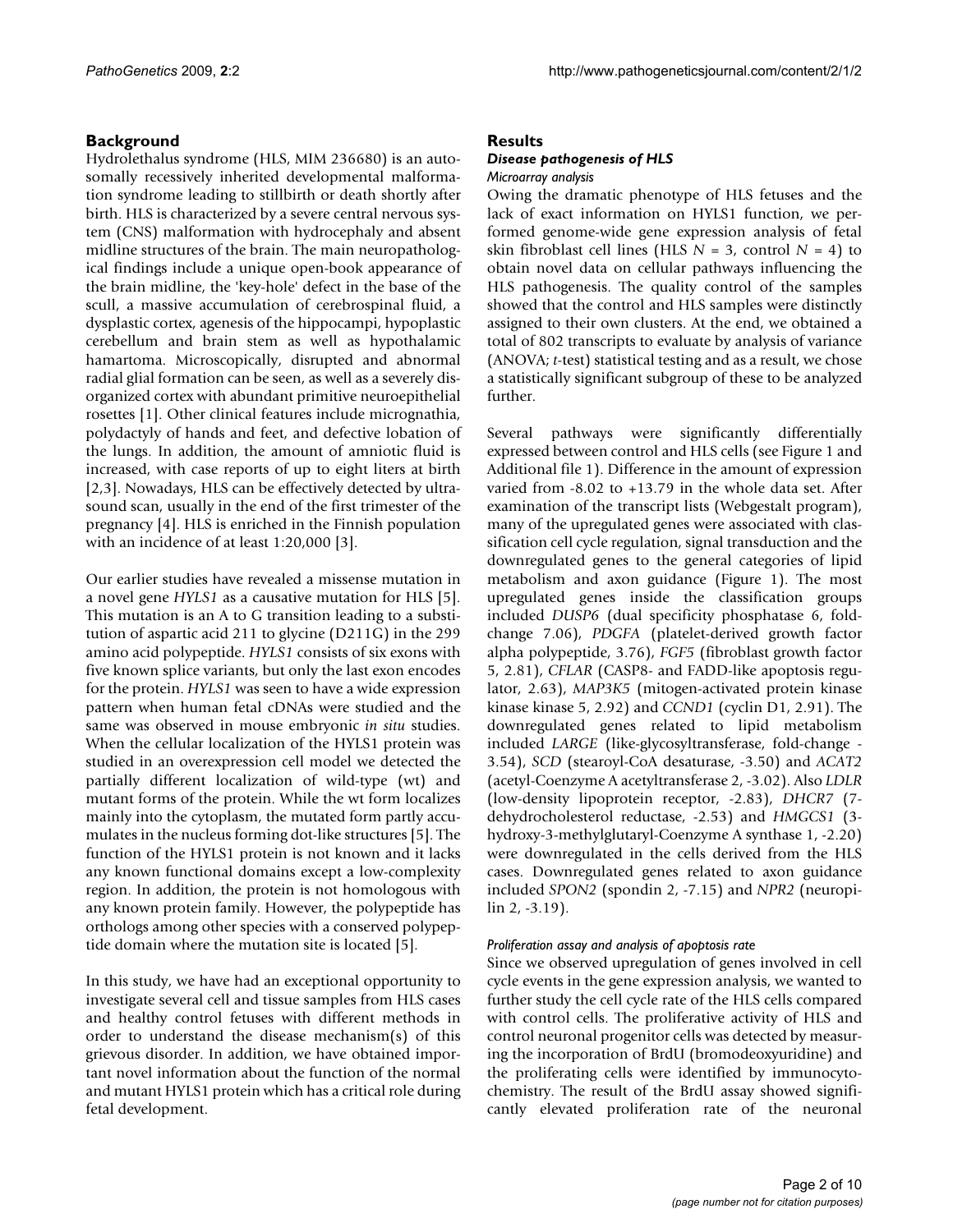<span id="page-2-0"></span>

#### **Figure 1**

**Regulated pathways in hydrolethalus syndrome fibroblasts**. Most of the upregulated pathways (A) are involved in cell cycle regulation and signal transduction events while the downregulated pathways (B) are mostly involved in lipid metabolism. Significantly regulated pathways are marked with a gray background.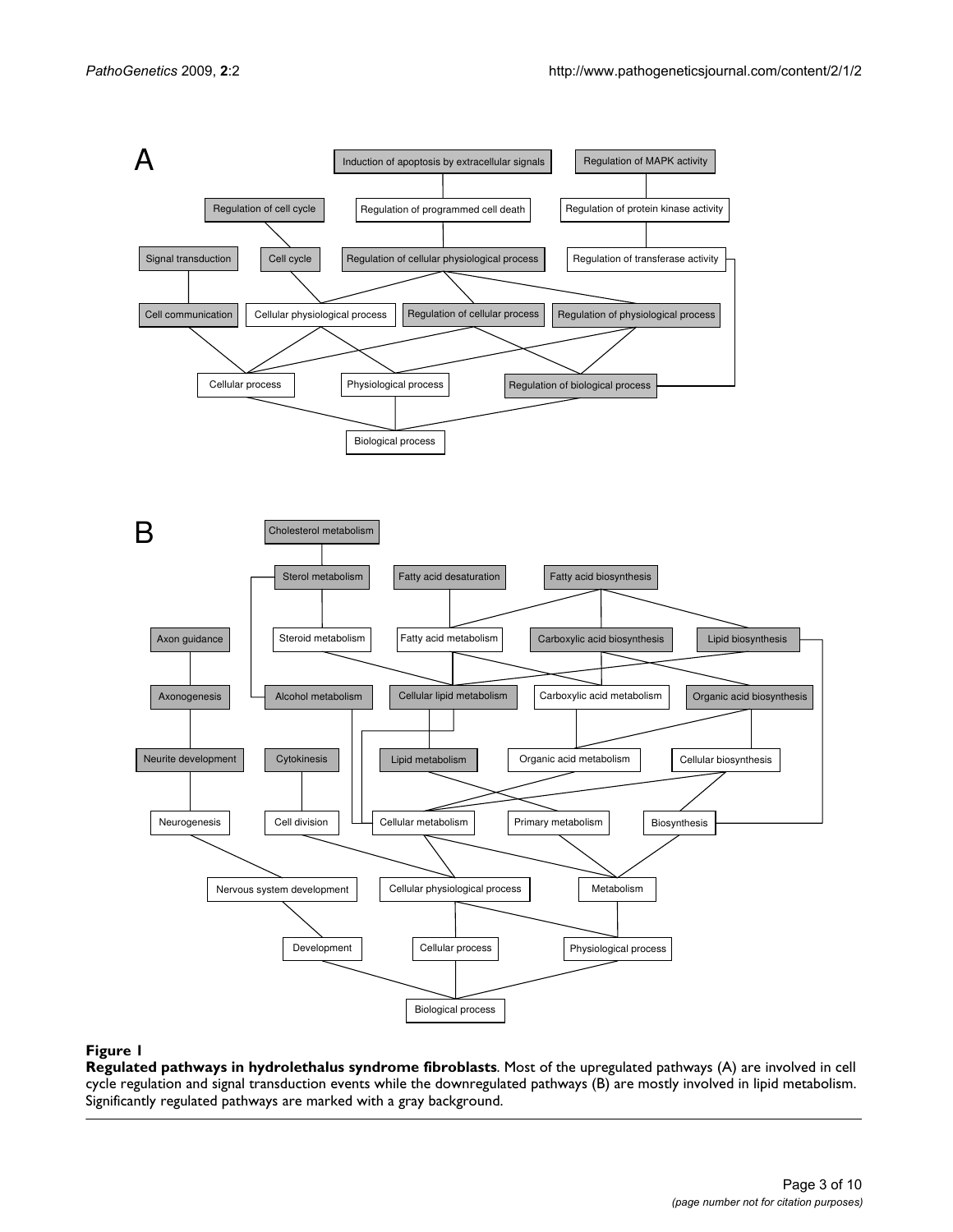progenitor cells obtained from the HLS fetus compared with the control cells. The amount of the proliferation was 7.9% in mutant cells, but only 1.7% in control cells, Student's *t*-test showing a statistically significant result with a *p*-value of *p* < 0.001 (Figure [2](#page-3-0)).

Apoptosis was measured by Annexin staining. A total of 30,000 events per sample were analyzed from which around 5,000 were actual cells. This population of real cells was analyzed in accordance with fluorescein isothiocyanate (FITC) and propidium iodide (PI) fluorescence. In control cells the amount of apoptosis was on average 25.6% while in HLS cell samples apoptosis was only 8.7% (Figure [3](#page-3-1)). These results show that apoptosis rate in HLS patient neuronal progenitor cells was highly decreased (*p* < 0.05 by Student's *t*-test). The difference in necrotic cells between control and patient cell samples was not significant (data not shown).

### *Cholesterol level measurement*

Since downregulation of genes involved in lipid metabolism, especially related to the cholesterol pathway, was observed in the gene expression analysis, we wanted to analyze whether the levels of lipids differed between the HLS and control samples. We had an opportunity to use liver samples collected at the autopsies from two controls and from three HLS fetuses. After the lipids were extracted from the cells, concentrations of cholesterol, phospholipids and triglycerides were determined. As a result, the average hepatic cholesterol level of HLS fetuses (3488 μg/g) was elevated  $25.3\%$  ( $p < 0.01$ ) when compared with control samples (2607 μg/g) (Figure [4](#page-3-2)). Phospholipid as well as triglyceride levels did not differ in liver samples between the two groups (*p* > 0.05) (data not shown). This

<span id="page-3-0"></span>

### Figure 2

**Average percentage of bromodeoxyuridine-positive, proliferative control and hydrolethalus syndrome neuronal progenitor cells**. The amount of the proliferation is 1.7% in control cells compared with 7.9% in hydrolethalus syndrome (HLS) cells. Results are represented as the mean from three independent experiments. The *p*-value between groups is  $p < 0.001$ .

<span id="page-3-1"></span>

# **Figure 3**

**Determination of apoptotic fractions in control and patient cell populations by Annexin V stainings**. In control cells the amount of apoptosis was 25.6% while in the hydrolethalus syndrome (HLS) cell samples apoptosis was highly reduced, being 8.7%. Results are represented as the mean from nine (control) and seven (HLS) independent experiments. The *p*-value is *p* < 0.05 between samples.

result suggests a disturbance in hepatic sterol balance in affected cells and supports the microarray findings of differential expression in lipid pathway between the controls and the HLS cases.

# *Functional studies of HYLS1*

#### *Nuclear export study*

Leptomycin B (LMB) specifically inhibits CRM-1-mediated nuclear export, a process that has recently been shown to be important for the function of several proteins [[6\]](#page-8-6). Although HYLS1 lacks the putative export sequences *in silico*, the dual subcellular localization of HYLS1 in the cytoplasm and nucleus [\[5\]](#page-8-4) suggests that it might, in addition to most probably being transported into the nucleus, also be actively exported from it. To test this hypothesis,

<span id="page-3-2"></span>

# Figure 4

**Cholesterol levels of control and hydrolethalus syndrome liver samples**. Cholesterol level of liver (in μg cholesterol/g tissue) in healthy controls is on average 2607 μg/g and in hydrolethalus syndrome (HLS) fetuses on average 3488 μg/g, with the *p*-value being *p* < 0.01 between groups.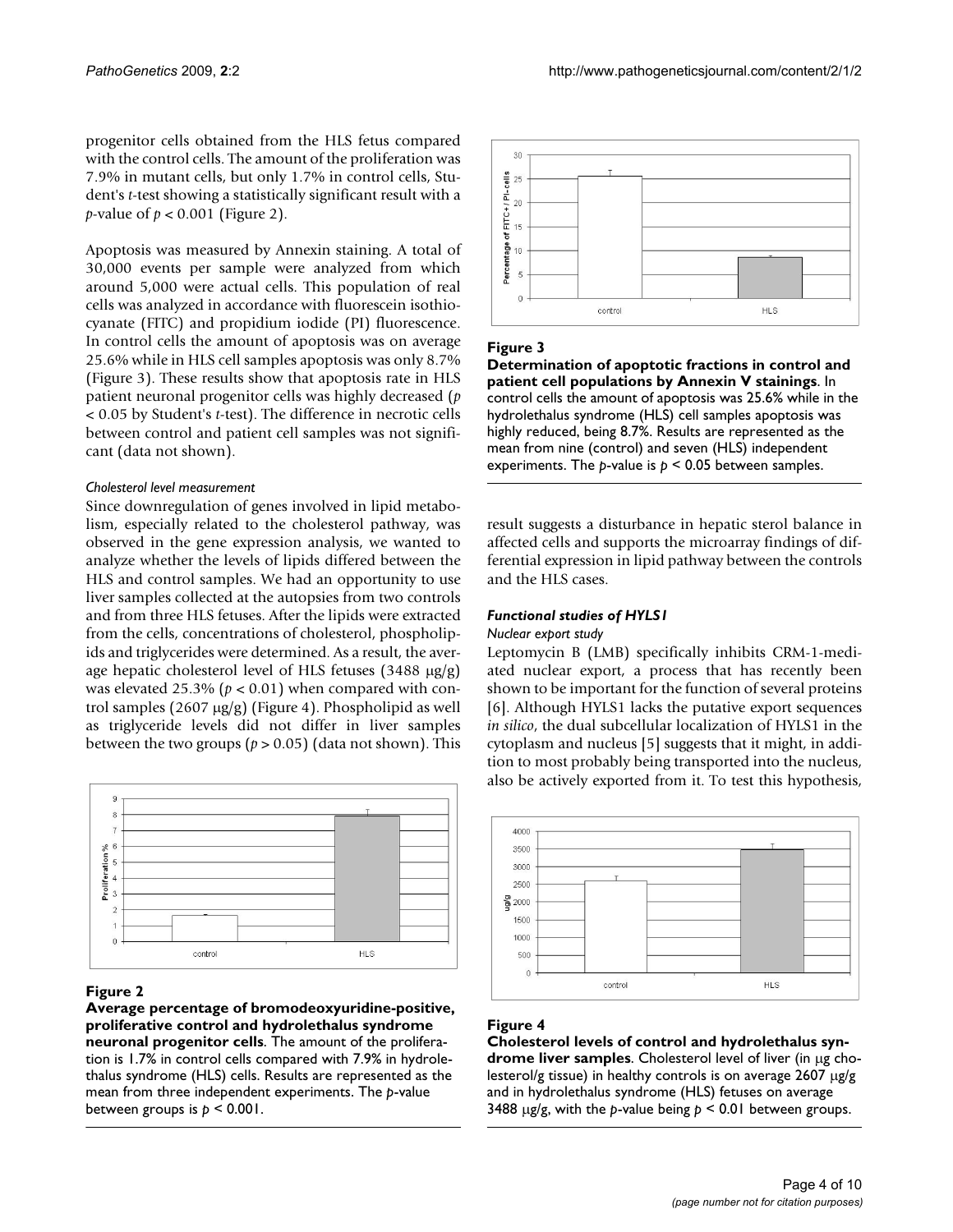HEK-293 cells were transfected with a construct expressing either wt or mutant *HYLS1* and subjected to LMB. The proportion of cells exhibiting either a nuclear, cytoplasmic or combined nuclear and cytoplasmic staining pattern was measured. As a result we observed that the treatment of cells with LMB at 15 ng/ml for 6 hours led to exclusively nuclear localization of both wt and mutated HYLS1. After the treatment, both wt and mutant HYLS1 were showing nuclear localization that significantly differs from the untreated state (both wt and mutant treated state versus corresponding untreated state *p* < 0.001 by Student's *t*-test). In contrast, without LMB treatment most of the wt cells had cytoplasmic localization, but mutated cells localized both in nucleus and cytoplasm (Student's *t*test between untreated wt and mutant *p* < 0.001) (Figure [5\)](#page-4-0). Variations in the LMB concentration or treatment time had little effect on the outcome (data not shown). These results indicate that HYLS1 is shuttled between the nucleus and cytoplasm.

#### *Transactivation assay*

As we have hypothesized previously, HYLS1 might have a role as a transcriptional activator. To study this hypothesis we performed a transactivation assay to test whether the protein possesses transactivation capacity. For this, wt and mutant HYLS1 in fusion with the Gal4-DBD as well as the reporter vector pG5LUC were transiently expressed in the SH-SY5Y neuroblastoma cells. The wt protein was shown to activate the transcription 9.4-fold compared with a blank vector, whereas the mutant HYLS1 was capable to increase the transactivation only 3.4-fold (Figure [6\)](#page-4-1). The

<span id="page-4-0"></span>

# Figure 5

**Leptomycin B treatment of cells transfected with a construct expressing either wild-type or mutant**  *HYLS1*. Average percentages of cells showing either cytoplasmic (white, cells showing cytoplasmic staining only) or nuclear (gray, cells showing only nuclear or nuclear and cytoplasmic staining) localization are given. After leptomycin B treatment (LM+), both wild-type (wt) and mutant (mut) HYLS1 are showing nuclear localization that significantly differs from the untreated state (LM-) (both wt and mutant *p* < 0.001). The proportion of nuclear localization in untreated mutant cells versus wt cells is also significant (*p* < 0.001).

<span id="page-4-1"></span>

# **Figure 6**

**Transcriptional activity of HYLS1**. SH-SY5Y cells were transfected with the reporter vector pG5LUC and pM1 vector alone (negative control) or with pG5LUC and wild-type or mutant HYLS1-expressing constructs. The values represent the means from three independent experiments. Here *p*  < 0.01 between vector and wt HYLS1, *p* < 0.05 between vector and mutant HYLS1,  $p < 0.01$  between wt HYLS1 and mutant HYLS1.

difference between vector and wt is statistically significant (*p* < 0.01 with Student's *t*-test) as well as between vector and mutant  $(p < 0.05)$ . Also the difference between the wt and mutant form of HYLS1 is significant with  $p < 0.01$ . Thus, we conclude that HYLS1 has transactivation capacity and this capacity is significantly decreased in cells containing the mutant form of the protein.

### **Discussion**

HLS is a severe fetal malformation syndrome with a wide spectrum of phenotypic features and with the pathogenic mutation situated in a gene with no previously known function. Therefore, we used a combination of several different research methods to unravel the disease pathogenesis behind this lethal syndrome as well as to shed light on the role of the HYLS1 protein during fetal development.

As described earlier, the structural pattern of the brain is severely disturbed in HLS fetuses both at the macroscopic and the microscopic level [[1\]](#page-8-0). Frequent findings include the absence of the midline structures, a severely disorganized cortex, disrupted and abnormal formation of radial glial cells, as well as formation of primitive neuroepithelial rosettes. In current cellular studies, HLS neuronal progenitor cells showed a significantly increased proliferation rate while the amount of apoptosis was decreased. These findings are highly interesting because apoptosis is an essential and precisely controlled phenomenon of controlled cell death both in fetal development and in adulthood. When creating animal models with suppressed apoptosis rate, in many cases genetic reduction or elimination of cell death led to gross anatomical malformations or embryonic mortality, in some cases probably as a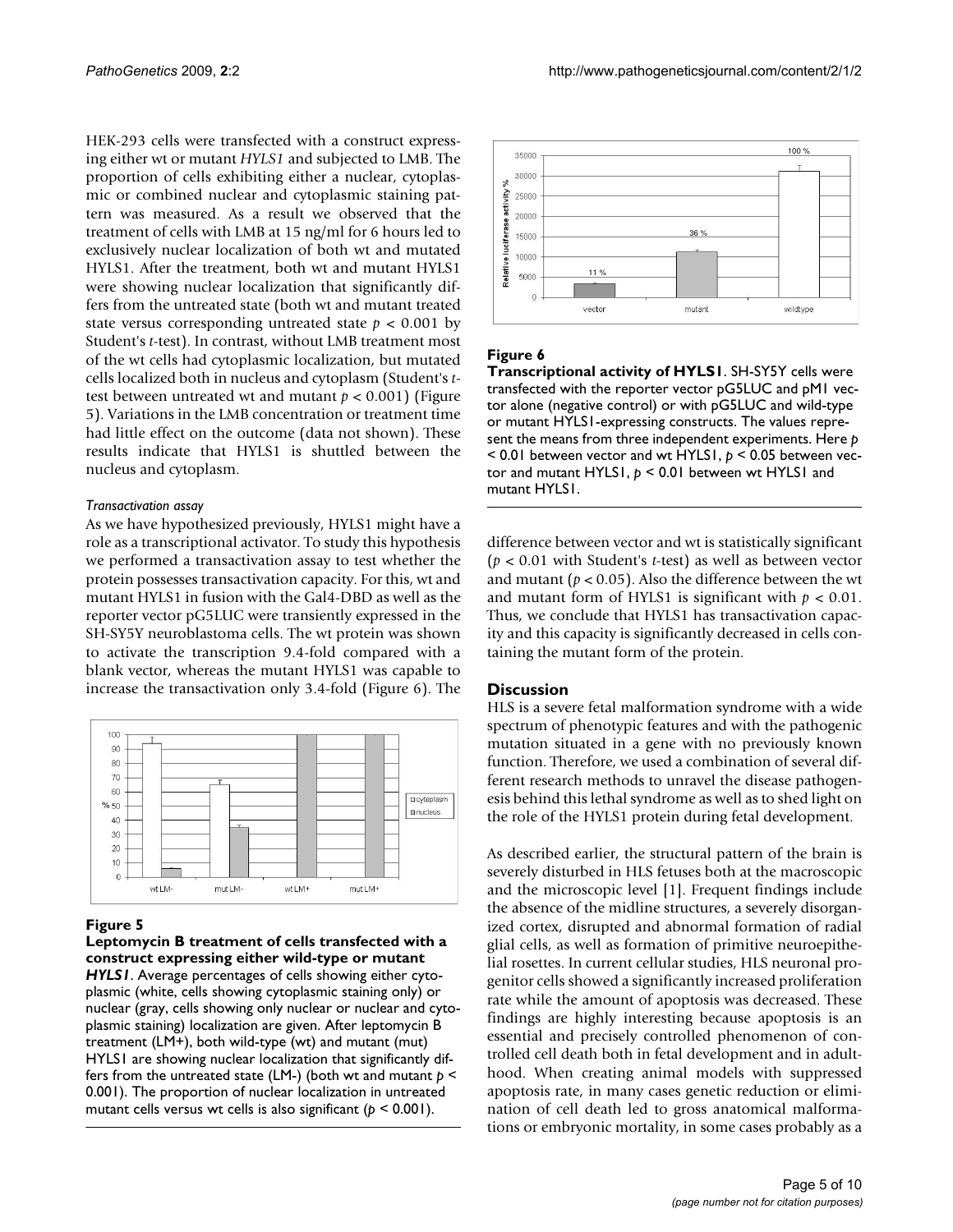result of continued proliferation of undead cells [\[7\]](#page-8-7). This result nicely supports the reduced amount of apoptosis in HLS cells and further, the dramatic phenotype of the CNS and other malformations seen in HLS. Still, the relationship between the reduced rate of apoptosis and the elevated proliferation rate needs additional studies in order to explain the interaction of these findings and to understand the mechanism causing the severe malformations in the brain. It would be beneficial to clarify whether one of these phenomena is the primary and the other the secondary symptom occurring during the abnormal brain development in HLS.

Among other interesting results in microarray analysis, neuropilin 2 was found to be downregulated by over three-fold in HLS cells. Neuropilins function as receptors for some of the semaphorins, semaphorins in turn acting as chemorepulsive signal in interneuron migration during development of the brain cortex. Marin et al used a mouse model to demonstrate that interneurons expressing neuropilins avoid entering the striatum because of this repulsive signal and are thus directed to the cortex [[8](#page-8-8)]. Loss of neuropilin function, in turn, increases the number of interneurons that migrate into the striatum. When the expression level of neuropilins is decreased, the correct migration pattern of interneurons could also be compromised in the brain of the HLS cases. Thus, the expression array result corresponds well with the findings of disrupted brain architecture in our previous studies [[1](#page-8-0)]. Although highly speculative at the moment, the observed upregulation of *CCND1*, in turn, might in its part explain the hamartoma finding in HLS fetuses since abnormal expression levels of *CCND1* have been linked with development of cancer [\[9\]](#page-8-9). Also, in a recent report, intestinal cell kinase (ICK) was found to be mutated in a syndrome sharing some overlapping symptoms with HLS and ICK was suggested to be involved in cell-cycle regulation and apoptosis during mammalian development [[10\]](#page-8-10). This is of interest as kinases are crucial in several cellular functions including signal transduction and since several genes related to signal transduction and further, some genes associated with the protein kinase cascade, were upregulated in HLS neuronal progenitor cells.

When comparing HLS with other fetal malformation syndromes, Pallister-Hall syndrome (PHS, MIM 146510) [[11](#page-8-11),[12\]](#page-8-12) that is caused by mutations in the *GLI3* gene [\[13](#page-8-13)- [15\]](#page-8-14), probably has the most resemblance to HLS. The shared features between HLS and PHS are polydactyly, micrognathia, occasional cleft/lip palate, abnormal lobation of lungs, heart defects and hypothalamic hamartoma. GLI3 is a transcription factor of the Sonic hedgehog (SHH) pathway and *Gli3* deficient mice have been shown to have a disorganized radial glia structure in the brain cortex [\[16](#page-8-15)], the condition also seen in the brain of HLS

cases [[1](#page-8-0)]. Another syndrome resembling HLS is Smith-Lemli-Opitz syndrome (SLOS, MIM 270400) [[17,](#page-8-16)[18](#page-8-17)]. SLOS has a wide spectrum of phenotypic features ranging from a mild disorder with learning and behavioral problems to a lethal malformation syndrome. Prominent features of the syndrome include growth retardation, microcephaly, holoprosencephaly, ptosis, micrognathia, cleft palate and postaxial polydactyly. SLOS is caused by the mutations in the *DHCR7* gene [\[19](#page-8-18)[,20](#page-8-19)]. These mutations lead to increased levels of 7-dehydrocholesterol and decreased cholesterol levels in patient serum [[21\]](#page-8-20) while interestingly in our gene expression arrays, *DHCR7* was downregulated by almost three-fold when compared with the wt cells. Also, increased cholesterol levels were observed in HLS liver samples. In addition to *DHCR7* the microarray analysis revealed other genes such as *HMGCS1*, *ACAT2* and *LDLR* involved in the cholesterol metabolism that were downregulated. These results suggest that build-up of cholesterol in the liver causes feedback downregulation of these genes involved in the cholesterol metabolism or receptor-mediated endocytosis of cholesterol in the form of low-density lipoprotein (LDL) particles from the circulation.

Since PHS and SLOS share several similar features with HLS there is a possibility that HYLS1 is involved in similar kinds of molecular pathways as proteins behind these syndromes. Thus, it is tempting to hypothesize that HYLS1 directly or indirectly affects the function of the SHH signaling pathway. Since HYLS1 has significant transactivational capacity it could function as a transcriptional regulator in some stage of the SHH pathway as GLI3 does. On the other hand, as several genes related to lipid metabolism show downregulation in HLS cells and as SHH protein is dependent on cholesterol to function properly, HYLS1 could function indirectly in SHH signaling via cholesterol metabolism pathway instead of being directly part of the SHH pathway.

As a result of the essential new studies in cellular level, we found out that the transcriptional activity of HYLS1 is significantly decreased when mutated. In addition, we know that the subcellular localization differs between wt and mutant forms of HYLS1. Based on these results, it can be hypothesized that HYLS1 is a part of the transcription regulatory machinery and that different results between the wt and the mutant protein are a result of the conformational change in protein structure caused by the amino acid substitution. It still remains to be solved whether the amino acid change results in difficulty in the exportation of HYLS1 from the nucleus to cytoplasm, which disturbs the function of the protein. Another possibility is that the mutated HYLS1 is unable to reach the activity level required for normal function and this leads to disturbed downstream pathway regulation or that the possible con-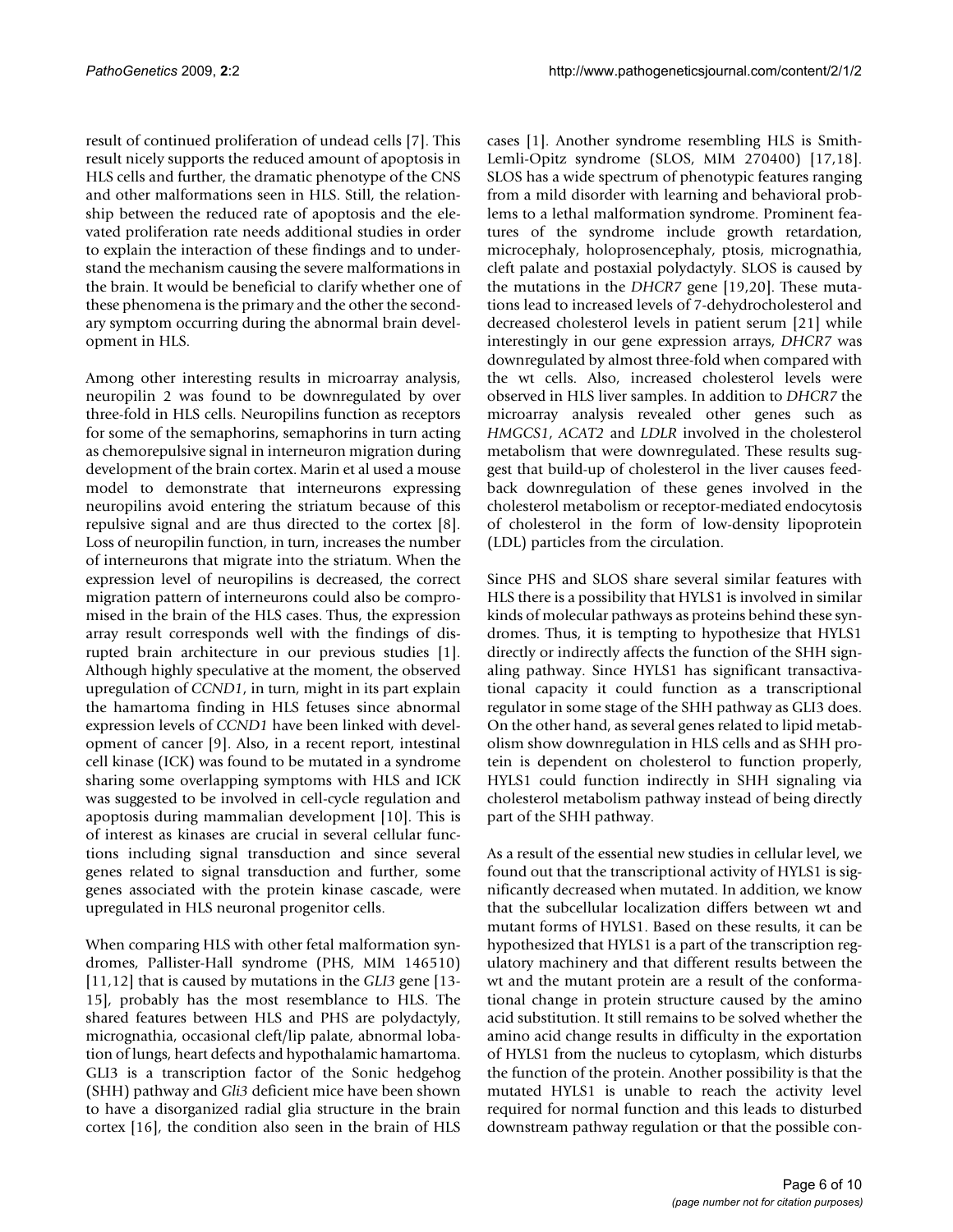formational change in the mutated form of HYLS1 somehow disturbs normal developmental pathway(s) when it is mutated and, thus, leads to the extensive amount of severe symptoms.

# **Conclusion**

In this study, we have demonstrated through several analyses the significant consequences that the HYLS1mutation causes in the cellular and tissue levels. As a conclusion, we suggest that HYLS1 is a transcriptional regulator functioning in central pathway(s) related to fetal developmental processes. The results presented here add a significant amount of new information of the HLS pathogenesis and although the subject of the study is a rare malformation syndrome, these findings strongly suggest an essential role for HYLS1 in normal fetal development.

# **Methods**

#### *Subjects and samples*

This study has been approved by the ethical committees of Joint Authority for the Hospital District of Helsinki and Uusimaa, Finland. The controls were age-matched healthy fetuses aborted for social reasons. The parents' consent was obtained for the collection and study of the autopsy samples.

### *Cell culture*

Embryonic skin fibroblast cells obtained from the control and HLS fetuses as well as commercial human embryonic kidney cell line (HEK-293) were cultured as monolayers in Dulbecco's modified Eagle's medium (DMEM) supplemented with 10% bovine calf serum, 100 units/ml penicillin and 100 units/ml streptomycin. SH-SY5Y human neuroblastoma cells were cultured as monolayers in 1:1 mixture of Ham's F12 and DMEM supplemented with 10% bovine calf serum, 100 units/ml penicillin, 100 units/ml streptomycin and 0.1% nonessential amino acids. In order to obtain neuronal progenitor cells, cortical biopsies were collected at autopsy. The autopsy was performed for each fetus within 5 hours of delivery. Neuronal progenitor cell lines were initiated by homogenizing brain tissue with pipetting and filtering prior to culture. The cells were cultured as neurospheres in serum free progenitor cell medium, consisting of DMEM supplemented with 20 ng/ml of basic fibroblast growth factor (FGF, Sigma-Aldrich, St. Louis, MO, USA), 40 ng/ml of epidermal growth factor (EGF, Sigma-Aldrich) and 10 ng/ml of leukemia inhibitory factor (LIF, Chemicon International, Temecula, CA, USA). All cells were maintained at +37°C in a 5%  $CO<sub>2</sub>$  atmosphere.

### *Microarray analysis*

Microarray analysis was performed according to the Affymetrix standard protocol (Affymetrix, Santa Clara, California, USA). In brief, total RNA was extracted with

Trizol reagent (Invitrogen, Carlsbad, California, USA) and RNeasy Mini kit (Qiagen, Venlo, the Netherlands). Quantity of the RNA was determined with UV-spectrometry and the quality was controlled with the Agilent Bioanalyzer 2100 (Agilent Technologies, Palo Alto, California, USA). The cRNA was fragmented and hybridized to Affymetrix HG-U133 Plus 2.0 chips (Affymetrix) as described in the protocol. Post-hybridization procedures including washing, staining and scanning were performed according to the Affymetrix protocol.

#### *Analysis of gene expression data*

Cell intensity files (CEL) and chip files (CHP) were generated from images of the scanned arrays using Affymetrix Gene Chip Operating Software (Affymetrix) with the default settings recommended by the manufacturer. The CEL files are accessible through the ArrayExpress accession E-MEXP-1900 [\[22](#page-8-21)]. All further data processing was carried out using the GeneSpring 7.1 data analysis software (Silicon Genetics, Redwood City, California, USA). CEL files were normalized using the GC-RMA algorithm [[23\]](#page-8-22) with default settings, while the cross gene error model implemented in GeneSpring was used to determine cut-offs for lowest reliable signal intensities. The expression level of each gene was then equally scaled through median centering. Unreliable data was filtered out using a filtering strategy based on Affymetrix detection calls, which were extracted from the CHP files and imported into Gene-Spring. In order to pass the filter genes had to score a *marginal* or *present* call in all arrays, or *absent* in all arrays pertaining to one condition while *marginal* or *present* in all arrays of the other condition. Hierarchical clustering, based on average linkage and Pearson's correlation, and principal component analysis (PCA) were performed to identify arrays with outlier behavior, compared with their biological replicates representing the same condition. A two-step process was employed to identify differentially expressed genes. First, genes with less-prominent changes in gene expression between affected subjects and controls were excluded by requiring a fold change of at least two. The remaining genes were tested for statistically significant changes in expression using Student's *t*-test for independent samples. We corrected *p*-values to account for multiple testing using the method of Benjamini and Hochberg [[24\]](#page-9-0), using a 12% false discovery rate as a cutoff for significance. Lists of significantly up/downregulated genes were examined for biologically relevant associations using the web-based gene set analysis toolkit WebGestalt [\[25](#page-9-1),[26](#page-9-2)].

#### *Proliferation assay*

*In vitro* study of the neuronal progenitor cell proliferation was performed using the BrdU labeling method. Neuronal precursor cells (HLS *N* = 1, control *N* = 2) maintained in culture were supplied with 1:1,000 BrdU (Amersham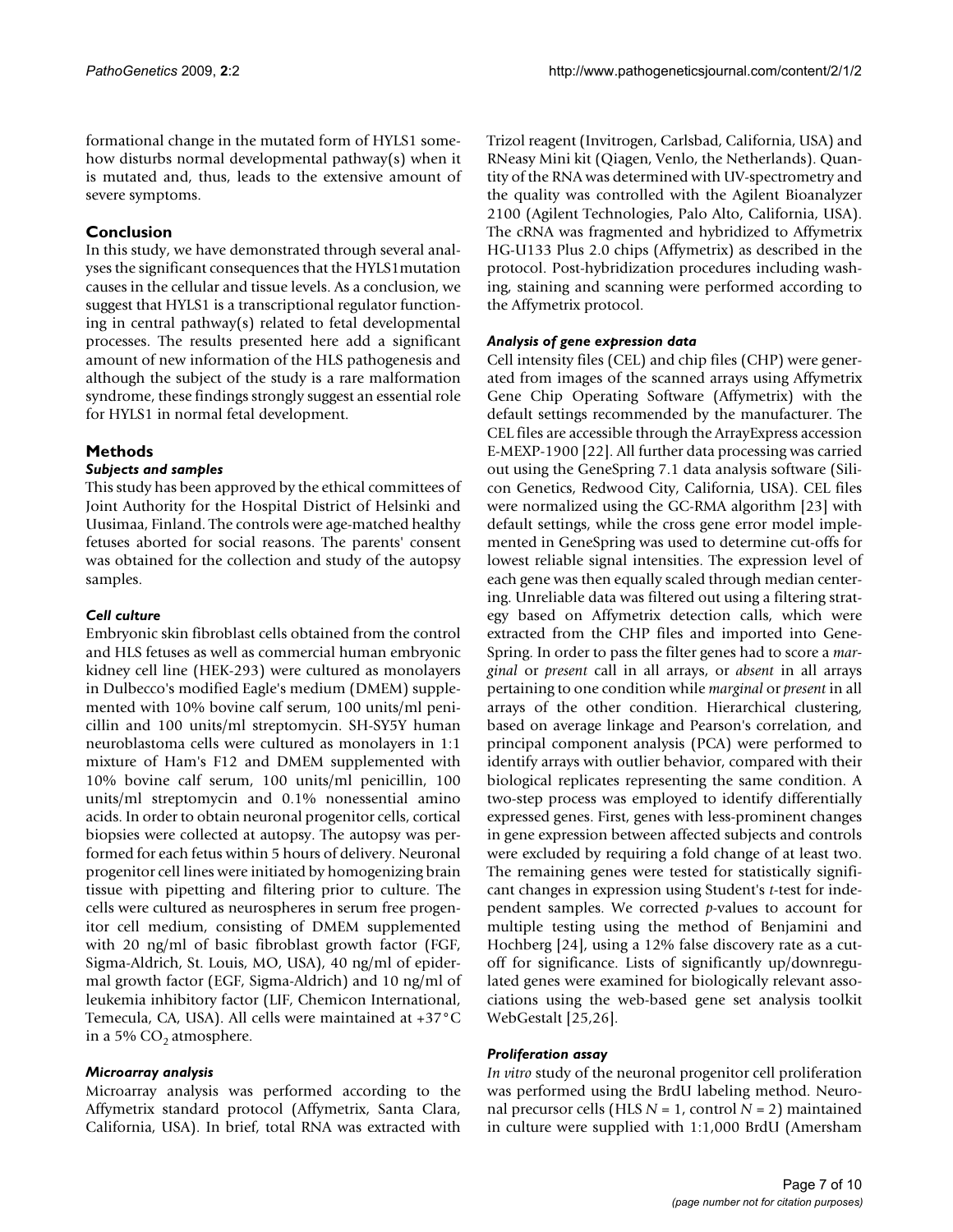Biosciences UK Limited, Buckinghamshire, England) and kept in nondifferentiating media for 12–15 hours. After incubation the cells were attached to coverslips with a cytospin centrifuge and fixed with 4% PFA for 20 minutes. The BrdU positive cells were stained using the BrdU antibody kit (RPN 202, Amersham Biosciences). The ratio between the whole cell content and the amount of proliferating cells was counted. The experiment was repeated three times and all samples were prepared in duplicate. Samples were grown in several aliquots and pooled together for the analysis to minimize the effects of passage and aliquot differences. Stained cells were analyzed with a Zeiss Axioplan 2 fluorescence microscope.

# *Analysis of apoptosis rate*

The amount of apoptosis was measured by Annexin-V-Fluos staining kit (Roche, Basel, Switzerland). Undifferentiated neurospheres, each sample (HLS *N* = 1, control *N* = 2) containing approximately  $1 \times 10^6$  cells were harvested, dissociated into single cells and double stained with FITCconjugated annexin (FA) and propidiumiodide (PI) for 15 minutes at room temperature and diluted (1:50 both) into HEPES buffer according to the manufacturer's protocol. Negative controls were treated by the same way but without one of the appropriate stainings (only FA or PI). Cells exposed to UV-light, dexamethasone or hydroxyurea were used as positive controls to ensure functionality of the assay. Unspecific labeling of FITC was excluded by treating the cells with IgG-conjugated FITC. Annexin labels both apoptotic and necrotic cells while living cells remain unstained. Necrotic cells were excluded by PI staining, which stains DNA of leaky necrotic cells only. The amount of labeled cells was measured by flow cytometry (FACSaria, BD Biosciences, San Jose, California, USA). Measurements were repeated altogether nine times for control cells and seven times for HLS cells.

### *Cholesterol and phospolipid level measurement*

Cholesterol and phospholipid levels were measured from fetal liver tissue from two healthy controls and two HLS fetuses. Total lipids were extracted from whole liver homogenates using the Folch extraction [\[27](#page-9-3)]. Briefly, frozen liver tissue was cut into 5–15 mg pieces and homogenized in a 2:1 methanol-chloroform solvent. Homogenization was performed with Precellys 24 homogenizer (Bertin technologies, Montigny-le-Bretonneux, France) according to the manufacturer's protocol with slight modifications. The homogenized media were centrifuged briefly to separate out the cell debris. The supernatant with extracted lipids was transferred to methylene chloride-purified Kimax tubes and the solvent was evaporated in a nitrogen atmosphere. The dried lipids were kept at -20°C until lipid assays. The samples were redissolved in methanol and cholesterol, phospholipids and triglycerides were analyzed in triplicates according to the manufacturer's protocol (Roche/Hitachi, Basel, Switzerland for cholesterol and triglycerides, Wako, Neuss, Germany for phospholipids).

# *Nuclear export study*

In nuclear export studies, HEK-293 cells were transfected in the following manner:  $1 \times 10^6$  cells were grown on coverslips in six-well plates and transfected with 1 μg of the appropriate expression vector, containing either wt or mut *HYLS1* with the Myc sequence immediately before the start codon. LMB (Tocris Bioscience, Bristol, UK) was added to cells 24 hour post-transfection initially at 5, 10, 15 or 20 ng/ml, the cells were grown for 3, 6 or 24 hours and stained as described below. In subsequent experiments, 15 ng/ml LMB was used. Transfections of each individual vector were performed in duplicate and the study was repeated three times. For immunofluorescence studies, cells were fixed with 4% paraformaldehyde (PFA) in phosphate buffered saline (PBS; pH 7.3) at room temperature (RT) for 10 minutes and blocked and permeabilized with 0.2% saponin/0.5% bovine serum albumin (BSA) in PBS. Cells were then incubated with primary antibody (mouse anti-c-myc, Santa Cruz Biotechnology, Santa Cruz, California, USA) for 1 hour at RT. After washing, cells were incubated with anti-mouse Texas Red secondary antibody for 40 minutes at RT. After final washes, cells were mounted onto microscope slides with Vectashield hard set mounting medium containing 4',6-diamidino-2-phenylindole (DAPI; Vector Laboratories) and the data was acquired using an Axioplan Z imaging fluorescence microscope and AxioVision Rel. 4.6 program. The proportion of cells showing either cytoplasmic, nuclear or combined cytoplasmic and nuclear staining was calculated.

# *Transactivation assay*

SH-SY5Y cells were seeded onto 12-well plates at  $1.2 \times 10^5$ cells per well. The cells were transfected 24 hours after seeding with 750 ng of wt or mutant human *HYLS1* cloned in fusion with Gal4-DBD. In all transfections, 200 ng of reporter vector pG5-LUC (Promega, Mannheim, Germany) containing Gal4 binding sites was used. The pM1 vector was used as a negative control. The transfections were performed using the Fugene HD transfection reagent (Roche) according the manufacturer's instructions. The cells were harvested 48 hours after transfection and the luciferase activity was determined using the Luciferase Assay System (Promega). The luciferase activities were normalized according to the total protein concentration of the lysates which were determined by biuret reaction (Novagen, Madison, Wisconsin, USA). All transfections were performed in triplicate and repeated three times.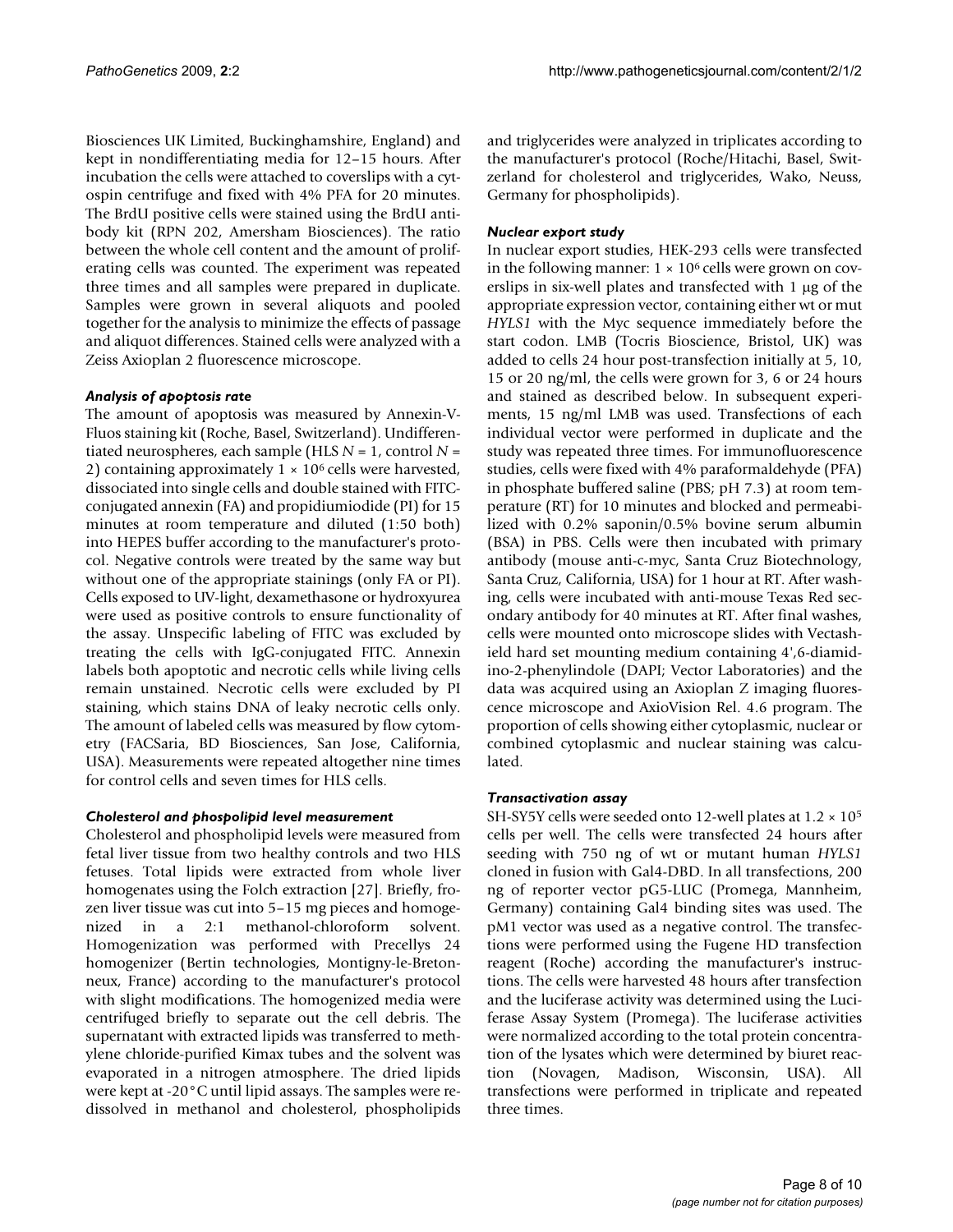#### **Competing interests**

The authors declare that they have no competing interests.

#### **Authors' contributions**

HH designed this study, participated in all experiments and provided the proliferation assay, nuclear export study and lipid measurements, provided the final analyses of the functional studies, participated in sample collection and drafted the manuscript. JL provided functional studies related to the transactivation assay and assisted HH in other experiments. HF provided the analysis of the apoptosis rate using neuronal progenitor cells. MG participated in microarray data analysis. NP participated in the proliferation assay of the neuronal progenitor cells and in control sample collection. RS performed the HLS sample collection. KW participated in design and supervision of the neuronal progenitor cell related studies. MJ designed and supervised the lipid studies. MK designed and supervised this study, obtained funding and helped to draft the manuscript. All authors contributed to the revision of the drafted manuscript, and read and approved the final manuscript.

# **Additional material**

#### <span id="page-8-5"></span>**Additional file 1**

*Table S1. Differentially expressed genes in HLS.* Click here for file [\[http://www.biomedcentral.com/content/supplementary/1755-](http://www.biomedcentral.com/content/supplementary/1755-8417-2-2-S1.doc) 8417-2-2-S1.doc]

### **Acknowledgements**

Dr Tanja Ilmarinen is acknowledged for valuable help in the methodology of the transactivation assay and so is Professor Leena Peltonen for her contribution to this project. Katriina Hautaviita, Lea Puhakka, Anne Vikman, Kaija Antila and Sari Nuutinen are thanked for excellent technical assistance. Heidi Nousiainen is acknowledged for language revision of the manuscript. We also thank the HLS families for participating in this study.

This study was supported by the Academy of Finland grants 211124 and 118468 (MK), Helsinki Biomedical Graduate School (HH), the Research Foundation of the University of Helsinki (HH), Sigrid Juselius Foundation (MK) and Finnish Foundation for Cardiovascular Research (MJ). The Department of Medical Genetics Väestöliitto (RS) is funded by Finland's Slot Machine Association (RAY).

#### **References**

- <span id="page-8-0"></span>1. Paetau A, Honkala H, Salonen R, Ignatius J, Kestilä M, Herva R: **[Hyd](http://www.ncbi.nlm.nih.gov/entrez/query.fcgi?cmd=Retrieve&db=PubMed&dopt=Abstract&list_uids=18648327)[rolethalus syndrome: neuropathology of 21 cases confirmed](http://www.ncbi.nlm.nih.gov/entrez/query.fcgi?cmd=Retrieve&db=PubMed&dopt=Abstract&list_uids=18648327) [by HYLS1 gene mutation analysis.](http://www.ncbi.nlm.nih.gov/entrez/query.fcgi?cmd=Retrieve&db=PubMed&dopt=Abstract&list_uids=18648327)** *J Neuropathol Exp Neurol* 2008, **67:**750-762.
- <span id="page-8-1"></span>Salonen R, Herva R, Norio R: [The hydrolethalus syndrome:](http://www.ncbi.nlm.nih.gov/entrez/query.fcgi?cmd=Retrieve&db=PubMed&dopt=Abstract&list_uids=7028327) **[delineation of a "new", lethal malformation syndrome based](http://www.ncbi.nlm.nih.gov/entrez/query.fcgi?cmd=Retrieve&db=PubMed&dopt=Abstract&list_uids=7028327) [on 28 patients.](http://www.ncbi.nlm.nih.gov/entrez/query.fcgi?cmd=Retrieve&db=PubMed&dopt=Abstract&list_uids=7028327)** *Clin Genet* 1981, **19:**321-330.
- <span id="page-8-2"></span>3. Salonen R, Herva R: **[Hydrolethalus syndrome.](http://www.ncbi.nlm.nih.gov/entrez/query.fcgi?cmd=Retrieve&db=PubMed&dopt=Abstract&list_uids=2074561)** *J Med Genet* 1990, **27:**756-759.
- <span id="page-8-3"></span>4. Ämmälä P, Salonen R: **[First-trimester diagnosis of hydrolethalus](http://www.ncbi.nlm.nih.gov/entrez/query.fcgi?cmd=Retrieve&db=PubMed&dopt=Abstract&list_uids=7850595) [syndrome.](http://www.ncbi.nlm.nih.gov/entrez/query.fcgi?cmd=Retrieve&db=PubMed&dopt=Abstract&list_uids=7850595)** *Ultrasound Obstet Gynecol* 1995, **5:**60-62.
- <span id="page-8-4"></span>5. Mee L, Honkala H, Kopra O, Vesa J, Finnilä S, Visapää I, Sang TK, Jackson GR, Salonen R, Kestilä M, Peltonen L: **[Hydrolethalus syn](http://www.ncbi.nlm.nih.gov/entrez/query.fcgi?cmd=Retrieve&db=PubMed&dopt=Abstract&list_uids=15843405)[drome is caused by a missense mutation in a novel gene](http://www.ncbi.nlm.nih.gov/entrez/query.fcgi?cmd=Retrieve&db=PubMed&dopt=Abstract&list_uids=15843405) [HYLS1.](http://www.ncbi.nlm.nih.gov/entrez/query.fcgi?cmd=Retrieve&db=PubMed&dopt=Abstract&list_uids=15843405)** *Hum Mol Genet* 2005, **14:**1475-1488.
- <span id="page-8-6"></span>6. Yoneda Y: **[Nucleocytoplasmic protein traffic and its signifi](http://www.ncbi.nlm.nih.gov/entrez/query.fcgi?cmd=Retrieve&db=PubMed&dopt=Abstract&list_uids=11029654)[cance to cell function.](http://www.ncbi.nlm.nih.gov/entrez/query.fcgi?cmd=Retrieve&db=PubMed&dopt=Abstract&list_uids=11029654)** *Genes Cells* 2000, **5:**777-787.
- <span id="page-8-7"></span>7. Buss RR, Sun W, Oppenheim RW: **[Adaptive roles of pro](http://www.ncbi.nlm.nih.gov/entrez/query.fcgi?cmd=Retrieve&db=PubMed&dopt=Abstract&list_uids=16776578)[grammed cell death during nervous system development.](http://www.ncbi.nlm.nih.gov/entrez/query.fcgi?cmd=Retrieve&db=PubMed&dopt=Abstract&list_uids=16776578)** *Annu Rev Neurosci* 2006, **29:**1-35.
- <span id="page-8-8"></span>8. Marin O, Yaron A, Bagri A, Tessier-Lavigne M, Rubenstein JL: **[Sort](http://www.ncbi.nlm.nih.gov/entrez/query.fcgi?cmd=Retrieve&db=PubMed&dopt=Abstract&list_uids=11486090)[ing of striatal and cortical interneurons regulated by sema](http://www.ncbi.nlm.nih.gov/entrez/query.fcgi?cmd=Retrieve&db=PubMed&dopt=Abstract&list_uids=11486090)[phorin-neuropilin interactions.](http://www.ncbi.nlm.nih.gov/entrez/query.fcgi?cmd=Retrieve&db=PubMed&dopt=Abstract&list_uids=11486090)** *Science* 2001, **293:**872-875.
- <span id="page-8-9"></span>9. Tashiro E, Tsuchiya A, Imoto M: **[Functions of cyclin D1 as an](http://www.ncbi.nlm.nih.gov/entrez/query.fcgi?cmd=Retrieve&db=PubMed&dopt=Abstract&list_uids=17359287) [oncogene and regulation of cyclin D1 expression.](http://www.ncbi.nlm.nih.gov/entrez/query.fcgi?cmd=Retrieve&db=PubMed&dopt=Abstract&list_uids=17359287)** *Cancer Sci* 2007, **98:**629-635.
- <span id="page-8-10"></span>10. Lahiry P, Wang J, Robinson JF, Turowec JP, Litchfield DW, Lanktree MB, Gloor GB, Puffenberger EG, Strauss KA, Martens MB, Ramsay DA, Rupar CA, Siu V, Hegele RA: **[A multiplex human syndrome](http://www.ncbi.nlm.nih.gov/entrez/query.fcgi?cmd=Retrieve&db=PubMed&dopt=Abstract&list_uids=19185282) [implicates a key role for intestinal cell kinase in development](http://www.ncbi.nlm.nih.gov/entrez/query.fcgi?cmd=Retrieve&db=PubMed&dopt=Abstract&list_uids=19185282) [of central nervous, skeletal, and endocrine systems.](http://www.ncbi.nlm.nih.gov/entrez/query.fcgi?cmd=Retrieve&db=PubMed&dopt=Abstract&list_uids=19185282)** *Am J Hum Genet* 2009, **84:**134-147.
- <span id="page-8-11"></span>11. Hall JG, Pallister PD, Clarren SK, Beckwith JB, Wiglesworth FW, Fraser FC, Cho S, Benke PJ, Reed SD: **[Congenital hypothalamic](http://www.ncbi.nlm.nih.gov/entrez/query.fcgi?cmd=Retrieve&db=PubMed&dopt=Abstract&list_uids=7211952) [hamartoblastoma, hypopituitarism, imperforate anus and](http://www.ncbi.nlm.nih.gov/entrez/query.fcgi?cmd=Retrieve&db=PubMed&dopt=Abstract&list_uids=7211952) postaxial polydactyly – a new syndrome? Part I: clinical, [causal, and pathogenetic considerations.](http://www.ncbi.nlm.nih.gov/entrez/query.fcgi?cmd=Retrieve&db=PubMed&dopt=Abstract&list_uids=7211952)** *Am J Med Genet* 1980, **7:**47-74.
- <span id="page-8-12"></span>12. Clarren SK, Alvord EC Jr, Hall JG: **[Congenital hypothalamic](http://www.ncbi.nlm.nih.gov/entrez/query.fcgi?cmd=Retrieve&db=PubMed&dopt=Abstract&list_uids=7211954) [hamartoblastoma, hypopituitarism, imperforate anus, and](http://www.ncbi.nlm.nih.gov/entrez/query.fcgi?cmd=Retrieve&db=PubMed&dopt=Abstract&list_uids=7211954) postaxial polydactyly – a new syndrome? Part II: Neu[ropathological considerations.](http://www.ncbi.nlm.nih.gov/entrez/query.fcgi?cmd=Retrieve&db=PubMed&dopt=Abstract&list_uids=7211954)** *Am J Med Genet* 1980, **7:**75-83.
- <span id="page-8-13"></span>13. Kang S, Graham JM Jr, Olney AH, Biesecker LG: **[GLI3 frameshift](http://www.ncbi.nlm.nih.gov/entrez/query.fcgi?cmd=Retrieve&db=PubMed&dopt=Abstract&list_uids=9054938) [mutations cause autosomal dominant Pallister-Hall syn](http://www.ncbi.nlm.nih.gov/entrez/query.fcgi?cmd=Retrieve&db=PubMed&dopt=Abstract&list_uids=9054938)[drome.](http://www.ncbi.nlm.nih.gov/entrez/query.fcgi?cmd=Retrieve&db=PubMed&dopt=Abstract&list_uids=9054938)** *Nat Genet* 1997, **15:**266-268.
- 14. Johnston JJ, Olivos-Glander I, Killoran C, Elson E, Turner JT, Peters KF, Abbott MH, Aughton DJ, Aylsworth AS, Bamshad MJ, Booth C, Curry CJ, David A, Dinulos MB, Flannery DB, Fox MA, Graham JM, Grange DK, Guttmacher AE, Hannibal MC, Henn W, Hennekam RC, Holmes LB, Hoyme HE, Leppig KA, Lin AE, Macleod P, Manchester DK, Marcelis C, Mazzanti L, McCann E, McDonald MT, Mendelsohn NJ, Moeschler JB, Moghaddam B, Neri G, Newbury-Ecob R, Pagon RA, Phillips JA, Sadler LS, Stoler JM, Tilstra D, Walsh Vockley CM, Zackai EH, Zadeh TM, Brueton L, Black GC, Biesecker LG: **[Molecu](http://www.ncbi.nlm.nih.gov/entrez/query.fcgi?cmd=Retrieve&db=PubMed&dopt=Abstract&list_uids=15739154)[lar and clinical analyses of Greig cephalopolysyndactyly and](http://www.ncbi.nlm.nih.gov/entrez/query.fcgi?cmd=Retrieve&db=PubMed&dopt=Abstract&list_uids=15739154) Pallister-Hall syndromes: robust phenotype prediction from [the type and position of GLI3 mutations.](http://www.ncbi.nlm.nih.gov/entrez/query.fcgi?cmd=Retrieve&db=PubMed&dopt=Abstract&list_uids=15739154)** *Am J Hum Genet* 2005, **76:**609-622.
- <span id="page-8-14"></span>15. Kang S, Allen J, Graham JM Jr, Grebe T, Clericuzio C, Patronas N, Ondrey F, Green E, Schaffer A, Abbott M, Biesecker LG: **[Linkage](http://www.ncbi.nlm.nih.gov/entrez/query.fcgi?cmd=Retrieve&db=PubMed&dopt=Abstract&list_uids=9192261) [mapping and phenotypic analysis of autosomal dominant](http://www.ncbi.nlm.nih.gov/entrez/query.fcgi?cmd=Retrieve&db=PubMed&dopt=Abstract&list_uids=9192261) [Pallister-Hall syndrome.](http://www.ncbi.nlm.nih.gov/entrez/query.fcgi?cmd=Retrieve&db=PubMed&dopt=Abstract&list_uids=9192261)** *J Med Genet* 1997, **34:**441-446.
- <span id="page-8-15"></span>16. Friedrichs M, Larralde O, Skutella T, Theil T: **[Lamination of the](http://www.ncbi.nlm.nih.gov/entrez/query.fcgi?cmd=Retrieve&db=PubMed&dopt=Abstract&list_uids=18448089) [cerebral cortex is disturbed in Gli3 mutant mice.](http://www.ncbi.nlm.nih.gov/entrez/query.fcgi?cmd=Retrieve&db=PubMed&dopt=Abstract&list_uids=18448089)** *Dev Biol* 2008, **318:**203-214.
- <span id="page-8-16"></span>17. Smith DW, Lemli L, Opitz JM: **[A newly recognized syndrome of](http://www.ncbi.nlm.nih.gov/entrez/query.fcgi?cmd=Retrieve&db=PubMed&dopt=Abstract&list_uids=14119520) [multiple congenital anomalies.](http://www.ncbi.nlm.nih.gov/entrez/query.fcgi?cmd=Retrieve&db=PubMed&dopt=Abstract&list_uids=14119520)** *J Pediatr* 1964, **64:**210-217.
- <span id="page-8-17"></span>18. Porter FD: **[Smith-Lemli-Opitz syndrome: pathogenesis, diag](http://www.ncbi.nlm.nih.gov/entrez/query.fcgi?cmd=Retrieve&db=PubMed&dopt=Abstract&list_uids=18285838)[nosis and management.](http://www.ncbi.nlm.nih.gov/entrez/query.fcgi?cmd=Retrieve&db=PubMed&dopt=Abstract&list_uids=18285838)** *Eur J Hum Genet* 2008, **16:**535-541.
- <span id="page-8-18"></span>19. Wassif CA, Maslen C, Kachilele-Linjewile S, Lin D, Linck LM, Connor WE, Steiner RD, Porter FD: **[Mutations in the human sterol](http://www.ncbi.nlm.nih.gov/entrez/query.fcgi?cmd=Retrieve&db=PubMed&dopt=Abstract&list_uids=9634533) [delta7-reductase gene at 11q12–13 cause Smith-Lemli-Opitz](http://www.ncbi.nlm.nih.gov/entrez/query.fcgi?cmd=Retrieve&db=PubMed&dopt=Abstract&list_uids=9634533) [syndrome.](http://www.ncbi.nlm.nih.gov/entrez/query.fcgi?cmd=Retrieve&db=PubMed&dopt=Abstract&list_uids=9634533)** *Am J Hum Genet* 1998, **63:**55-62.
- <span id="page-8-19"></span>20. Waterham HR, Wijburg FA, Hennekam RC, Vreken P, Poll-The BT, Dorland L, Duran M, Jira PE, Smeitink JA, Wevers RA, Wanders RJ: **[Smith-Lemli-Opitz syndrome is caused by mutations in the](http://www.ncbi.nlm.nih.gov/entrez/query.fcgi?cmd=Retrieve&db=PubMed&dopt=Abstract&list_uids=9683613) [7-dehydrocholesterol reductase gene.](http://www.ncbi.nlm.nih.gov/entrez/query.fcgi?cmd=Retrieve&db=PubMed&dopt=Abstract&list_uids=9683613)** *Am J Hum Genet* 1998, **63:**329-338.
- <span id="page-8-20"></span>21. Tint GS, Irons M, Elias ER, Batta AK, Frieden R, Chen TS, Salen G: **[Defective cholesterol biosynthesis associated with the](http://www.ncbi.nlm.nih.gov/entrez/query.fcgi?cmd=Retrieve&db=PubMed&dopt=Abstract&list_uids=8259166) [Smith-Lemli-Opitz syndrome.](http://www.ncbi.nlm.nih.gov/entrez/query.fcgi?cmd=Retrieve&db=PubMed&dopt=Abstract&list_uids=8259166)** *N Engl J Med* 1994, **330:**107-113.
- <span id="page-8-21"></span>22. **Array Express accession E-MEXP-1900** [\[http://www.ebi.ac.uk/](http://www.ebi.ac.uk/microarray-as/ae/) [microarray-as/ae/\]](http://www.ebi.ac.uk/microarray-as/ae/)
- <span id="page-8-22"></span>23. Wu Z, Irizarry RA: **[Stochastic models inspired by hybridization](http://www.ncbi.nlm.nih.gov/entrez/query.fcgi?cmd=Retrieve&db=PubMed&dopt=Abstract&list_uids=16108723) [theory for short oligonucleotide arrays.](http://www.ncbi.nlm.nih.gov/entrez/query.fcgi?cmd=Retrieve&db=PubMed&dopt=Abstract&list_uids=16108723)** *J Comput Biol* 2005, **12:**882-893.